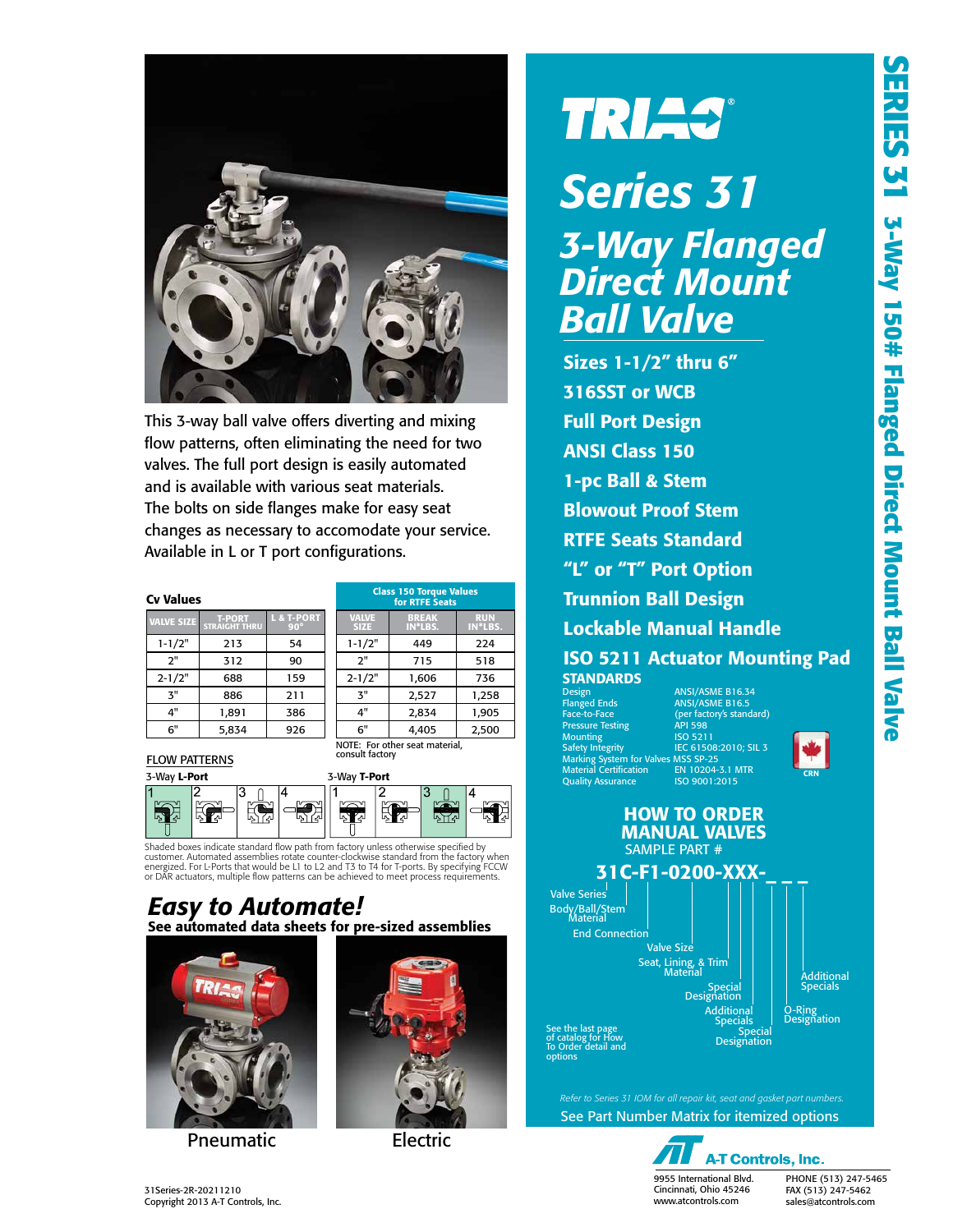#### **Series 31** 3-Way Flanged Ball Valve Full Port, L or T Option ANSI Class 150

| <b>MATERIALS LIST</b> |  |
|-----------------------|--|
|                       |  |
|                       |  |

| NO.            | <b>PART NAME</b>                                         | QTY            | <b>STAINLESS</b><br><b>STEEL</b>      | <b>CARBON STEEL</b>                   | <b>SPARE</b><br><b>PART</b> |
|----------------|----------------------------------------------------------|----------------|---------------------------------------|---------------------------------------|-----------------------------|
| 1              | <b>BODY</b>                                              | 1              | ASTM A351<br><b>GRADE CF8M</b>        | ASTM A216<br><b>GRADE WCB</b>         |                             |
| $\overline{2}$ | <b>END CAP</b>                                           | 3              | <b>ASTM A351</b><br><b>GRADE CF8M</b> | ASTM A216<br><b>GRADE WCB</b>         |                             |
| 3              | <b>TOP COVER</b>                                         | 1              | ASTM A351<br><b>GRADE CF8M</b>        | ASTM A216<br><b>GRADE WCB</b>         |                             |
| 4              | <b>BALL &amp; STEM</b>                                   | 1              | <b>ASTM A351</b><br><b>GRADE CF8M</b> | <b>ASTM A351</b><br><b>GRADE CF8M</b> |                             |
| 5              | <b>SEAT</b>                                              | 3              | <b>RTFE</b>                           | RTFE                                  | $\ast$                      |
| 6              | <b>THRUST WASHER</b>                                     | 1              | 50/50 STFE                            | 50/50 STFE                            | *                           |
| 7              | <b>TRUNNION BEARING</b>                                  | 1              | <b>PEEK</b>                           | <b>PEEK</b>                           | $\ast$                      |
| 8              | <b>ANTI-STATIC SPRING</b>                                | 1              | AISI 316                              | AISI 316                              | $\ast$                      |
| 9              | <b>JOINT GASKET</b>                                      | 3              | PTFE                                  | <b>PTFE</b>                           | $\ast$                      |
| 10             | <b>COVER GASKET</b>                                      | $\mathbf{I}$   | PTFE                                  | PTFE                                  | *                           |
| 11             | STEM O-RING                                              | 1              | <b>FKM</b>                            | <b>FKM</b>                            | *                           |
| 12             | <b>GLAND PACKING</b>                                     | 1 SET          | PTFE                                  | <b>PTFE</b>                           | *                           |
| 13             | <b>GLAND BUSHING</b>                                     | 1              | <b>AISI 304</b>                       | <b>AISI 304</b>                       |                             |
| 14             | <b>BELLEVILLE WASHER</b>                                 | $3*$           | AISI 301                              | <b>AISI 301</b>                       |                             |
| 15             | <b>HANDLE SLEEVE</b>                                     | 1              | <b>VINYL</b>                          | <b>VINYL</b>                          |                             |
| 16             | <b>HANDLE BAR</b><br>$2 - 1/2" - 3"$                     | 1              | <b>AISI 304</b>                       | <b>AISI 304</b>                       |                             |
| 16             | HANDLE BAR -4"-6"                                        | 1              | <b>CARBON STEEL</b>                   | <b>CARBON STEEL</b>                   |                             |
| 17             | <b>HANDLE HUB</b><br>$2 - 1/2" - 4"$                     | 1              | ASTM A351<br><b>GRADE CF8</b>         | <b>ASTM A351</b><br><b>GRADE CF8</b>  |                             |
| 17             | HANDLE HUB-6"                                            | 1              | <b>WCB</b>                            | <b>WCB</b>                            |                             |
| 18             | <b>INDICATOR PLATE</b>                                   | 1              | <b>AISI 304</b>                       | AISI 304                              |                             |
| 19             | <b>HANDLE BOLT</b>                                       | 1              | <b>AISI 304</b>                       | <b>AISI 304</b>                       |                             |
| 20             | HANDLE 1-1/2" - 2"                                       | 1              | <b>AISI 304</b>                       | <b>AISI 304</b>                       |                             |
| 21             | PACKING GLAND                                            | 1              | ASTM A351<br><b>GRADE CF8</b>         | ASTM A351<br><b>GRADE CF8</b>         |                             |
| 22             | <b>HANDLE STOP BOLT</b>                                  | 1              | <b>AISI 304</b>                       | AISI 304                              |                             |
| 23             | NUT & WASHER                                             | 1              | <b>AISI 304</b>                       | <b>AISI 304</b>                       |                             |
| 24             | <b>BODY STUD</b>                                         | #              | ASTM A193<br><b>GRADE B8</b>          | ASTM A193<br><b>GRADE B8</b>          |                             |
| 25             | <b>BODY NUT</b>                                          | #              | ASTM A194<br>GRADE 8                  | ASTM A194<br><b>GRADE 8</b>           |                             |
| 26             | <b>COVER STUD</b>                                        | Λ              | ASTM A193<br><b>GRADE B8</b>          | ASTM A193<br><b>GRADE B8</b>          |                             |
| 27             | <b>COVER STUD</b>                                        | Λ              | ASTM A194<br>GRADE 8                  | ASTM A194<br>GRADE 8                  |                             |
| 28             | PACKING GLAND BOLT                                       | $\overline{2}$ | AISI 304                              | <b>AISI 304</b>                       |                             |
| 29             | PACKING GLAND NUT                                        | $\overline{2}$ | <b>AISI 304</b>                       | <b>AISI 304</b>                       |                             |
|                | On 6" valve, gty is 8 pcs (4 on each packing gland bolt) |                |                                       |                                       |                             |

\* On 6" valve, qty is 8 pcs (4 on each packing gland bolt)<br># 1-1/2" THRU 3" = Qty. 12 pcs | 4" = Qty. 18 pcs | 6" = Qty. 30 pcs<br>^ 1-1/2" THRU 3" = 4 pcs, 4" = 6 pcs., 6" = 12 pcs

TFM™ is a trademark of Dyneon™, a 3M Company.<br>Kalrez® is a registered trademark of DuPont Performance Elastomers.<br>A-T Controls reserves the right to change product designs and technical/dimensional specifications without n









|                 | <b>VALVE DIMENSIONS</b> |      |                   |      |      |      |   |      |      |       |       |       |      | <b>ACTUATOR MOUNTING DIMENSIONS</b> |      |      |       |      |       |                |       |
|-----------------|-------------------------|------|-------------------|------|------|------|---|------|------|-------|-------|-------|------|-------------------------------------|------|------|-------|------|-------|----------------|-------|
| <b>SIZE</b>     |                         |      |                   |      |      |      |   |      |      |       |       | M     |      |                                     | R    |      |       |      |       | <b>ISO 521</b> | (LBS) |
| $1 - 1/2"$      | .57                     | 2.88 | 5.00              | 0.56 | 0.06 | 0.63 | 4 | 3.88 | 4.13 | 10.31 | 7.20  | 6.16  | 0.75 | 0.748                               | 0.93 | 0.39 | 2.756 | 0.47 | 4.016 | F07/F10        | 25    |
| 2"              | .97                     | 3.62 | 6.00              | 0.63 | 0.06 | 0.75 | 4 | 4.75 | 4.45 | 10.31 | 8.66  | 6.42  | 0.75 | 0.748                               | 0.93 | 0.39 | 2.756 | 0.47 | 4.016 | F07/F10        | 37    |
| $2 - 1/2$       | 2.60                    | 4.12 | 7.00              | 0.69 | 0.06 | 0.75 | 4 | 5.50 | 5.37 | 14.37 | 11.06 | 8.07  | 0.83 | 0.866                               | 1.10 | 0.47 | 4.016 | 0.55 | 4.921 | F10/F12        | 58    |
| 3"              | 2.99                    | 5.00 | 7.50              | 0.75 | 0.06 | 0.75 | 4 | 6.00 | 5.78 | 19.88 | 11.22 | 8.46  | 0.83 | 0.866                               | 1.10 | 0.47 | 4.016 | 0.55 | 4.921 | F10/F12        | 79    |
| 4 <sup>''</sup> | 3.98                    | 6.19 | 9.00              | 0.94 | 0.06 | 0.75 | 8 | 7.50 | 7.52 | 27.76 | 13.70 | 11.06 | 1.14 | .063                                | .38  | 0.55 | 4.921 | 0.71 | 5.512 | F12/F14        | 129   |
| 6''             | $5.9^{\circ}$           | 8.50 | 1.00 <sub>1</sub> | .00  | 0.06 | 0.87 | 8 | 9.50 | 9.80 | 37.60 | 18.90 | 13.77 | .50  | 1.417                               | 1.81 | 0.71 | 5.512 | 0.87 | 6.496 | F14/F16        | 289   |

#### *DIMENSIONS For ANSI Class 150 (IN)*

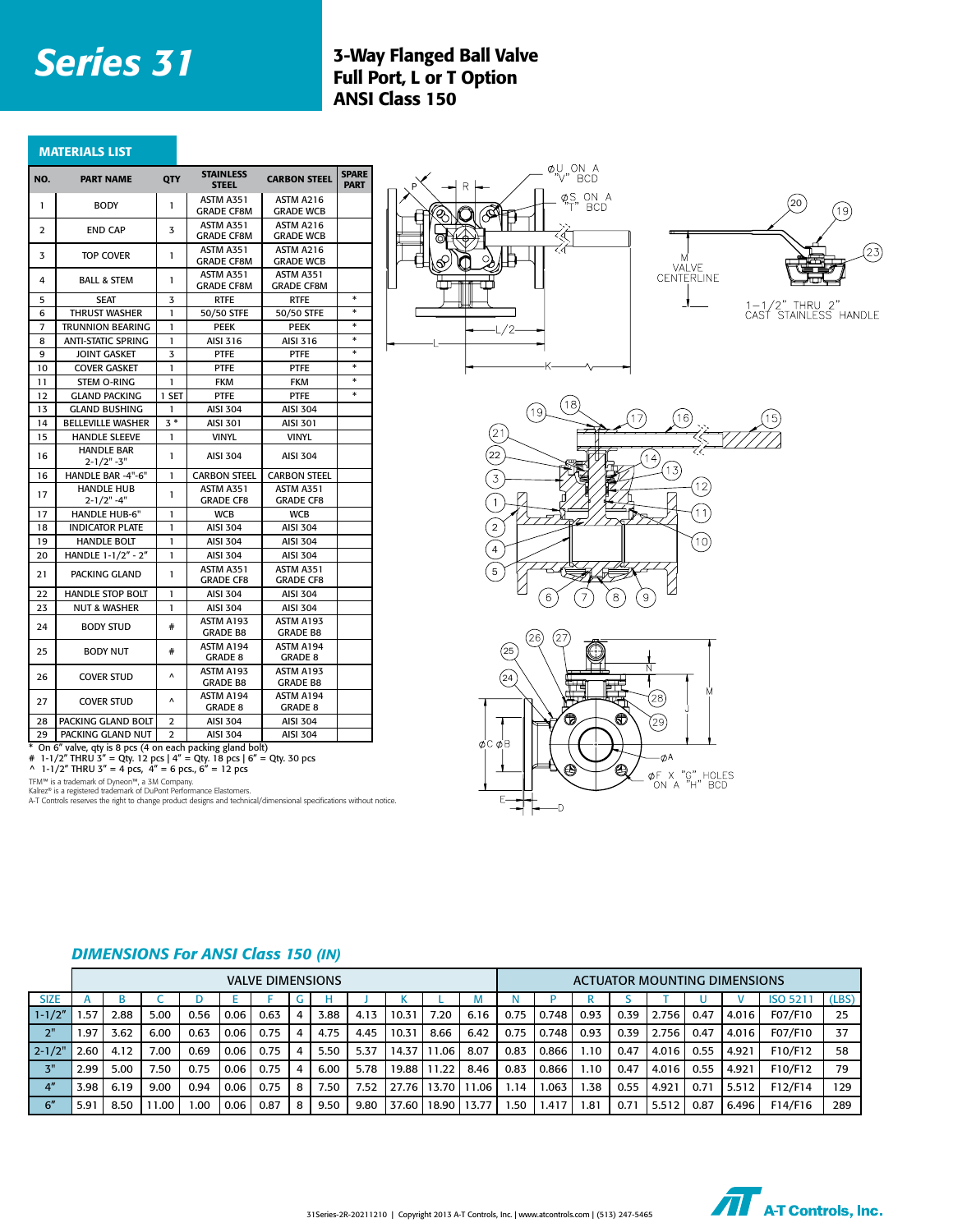#### **S-Way Flanged Ball Valve**<br>**Series 31** Full Port, L or T Option ANSI Class 150



|             | <b>Pressure - Seat Material</b> |             |             |                        |  |  |  |  |
|-------------|---------------------------------|-------------|-------------|------------------------|--|--|--|--|
| <b>Temp</b> | <b>RTFE</b>                     | <b>STFE</b> | <b>PTFE</b> | TFM <sup>™</sup> -1600 |  |  |  |  |
| $-75^\circ$ |                                 |             |             | 2000                   |  |  |  |  |
| $-50^\circ$ | 2000                            | 2000        | 1000        | 2000                   |  |  |  |  |
| $100^\circ$ | 2000                            | 2000        | 1000        | 2000                   |  |  |  |  |
| $122^\circ$ | 2000                            | 2000        | 1000        | 2000                   |  |  |  |  |
| $150^\circ$ | 1829                            | 1869        | 899         | 1852                   |  |  |  |  |
| $200^\circ$ | 1524                            | 1636        | 719         | 1587                   |  |  |  |  |
| $250^\circ$ | 1220                            | 1402        | 540         | 1323                   |  |  |  |  |
| 300°        | 915                             | 1168        | 360         | 1058                   |  |  |  |  |
| 350°        | 610                             | 935         | 180         | 794                    |  |  |  |  |
| 400°        | 305                             | 701         | 0           | 529                    |  |  |  |  |
| 450°        | 0                               | 467         |             | 265                    |  |  |  |  |
| $500^\circ$ |                                 | 234         |             | 0                      |  |  |  |  |
| $550^\circ$ |                                 | 0           |             |                        |  |  |  |  |

*Pressure vs. Temperature - Series 31*



| <b>31 Series Component Temperature Ratings</b> |                          |                                      |    |  |  |  |  |  |  |
|------------------------------------------------|--------------------------|--------------------------------------|----|--|--|--|--|--|--|
| <b>COMPONENT</b>                               | <b>MATERIAL</b>          | <b>TEMPERATURE</b>                   |    |  |  |  |  |  |  |
|                                                | <b>PTFE</b>              | -50°F to 450°F                       |    |  |  |  |  |  |  |
| <b>Stem Packing</b>                            | Graphite                 | -100°F to 1100°F                     |    |  |  |  |  |  |  |
|                                                | TFM™-1600                | -75°F to 500°F                       |    |  |  |  |  |  |  |
| Gaskets                                        | PTFE (standard)          | $-50^{\circ}$ F to $400^{\circ}$ F   |    |  |  |  |  |  |  |
|                                                | Graphite                 | $-100^{\circ}$ F to $1100^{\circ}$ F |    |  |  |  |  |  |  |
|                                                | <b>PTFE</b>              | -50°F to 400°F                       |    |  |  |  |  |  |  |
| <b>Seats</b><br>(Other                         | RTFE (standard)          | -50°F to 450°F                       |    |  |  |  |  |  |  |
| <b>Materials</b>                               | TFM™-1600                | -75°F to 500°F                       |    |  |  |  |  |  |  |
| Available)                                     | 50/50 STFE               | -50°F to 550°F                       |    |  |  |  |  |  |  |
|                                                | FKM (standard)           | $-20^{\circ}$ F to 450 $^{\circ}$ F  |    |  |  |  |  |  |  |
|                                                | Markez® Z1028            | 5°F to 608°F                         |    |  |  |  |  |  |  |
|                                                | Kalrez <sup>®</sup> 4079 | 30°F to 600°F                        |    |  |  |  |  |  |  |
|                                                | Chemraz <sup>®</sup> 505 | -22°F to 446°F                       |    |  |  |  |  |  |  |
|                                                | Kalrez® 6375             | -4°F to 527°F                        | N  |  |  |  |  |  |  |
| O-Rings                                        | Perlast® G75M            | 5°F to 500°F                         | V  |  |  |  |  |  |  |
|                                                | Chemraz <sup>®</sup> 564 | -40°F to 445°F                       | ei |  |  |  |  |  |  |
|                                                | Low Temp Buna            | -65°F to 275°F                       | e  |  |  |  |  |  |  |
|                                                | <b>EPDM</b>              | -70°F to 250°F                       | S6 |  |  |  |  |  |  |
|                                                | c:Bu                     | $COP_{t-1}$ $AOP_{t-1}$              | p. |  |  |  |  |  |  |

IOTE: At temperature, alves are limited by ither the valve body/ nd cap pressure ratings, eat pressure ratings, or acking/stem seal/gaskets; Silicone | -60°F to 400°F | whichever is lower.

| <b>Temp</b> | <b>CF8M</b> psi | <b>WCB psi</b> |
|-------------|-----------------|----------------|
| -20°        | 275             | 285            |
| 50°         | 275             | 285            |
| $75^\circ$  | 275             | 285            |
| 90°         | 275             | 285            |
| 99°         | 275             | 285            |
| $100^\circ$ | 275             | 285            |
| $200^\circ$ | 235             | 260            |
| 300°        | 215             | 230            |
| $400^\circ$ | 195             | 200            |
| $500^\circ$ | 170             | 170            |
| $600^\circ$ | 140             | 140            |

#### Cv Values

| <b>VALVE SIZE</b> | <b>T-PORT</b><br><b>STRAIGHT THRU</b> | L & T-PORT<br>$90^\circ$ |
|-------------------|---------------------------------------|--------------------------|
| $1 - 1/2"$        | 213                                   | 54                       |
| ን"                | 312                                   | 90                       |
| $2 - 1/2"$        | 688                                   | 159                      |
| $\mathbf{z}$ "    | 886                                   | 211                      |
| 4"                | 1,891                                 | 386                      |
| 6"                | 5,834                                 | 926                      |

| <b>Class 150 Torque Values</b><br>for RTFE Seats |                         |            |  |  |  |
|--------------------------------------------------|-------------------------|------------|--|--|--|
| <b>VALVE</b><br><b>SIZE</b>                      | <b>BREAK</b><br>IN*LBS. |            |  |  |  |
| $1 - 1/2"$                                       | 343                     | Pu<br>are  |  |  |  |
| 2"                                               | 546                     | dif        |  |  |  |
| $2 - 1/2"$                                       | 769                     | wit        |  |  |  |
| ጞ"                                               | 1.019                   | Co         |  |  |  |
| 4"                                               | 1,814                   | Siz<br>ass |  |  |  |
| 6"                                               | 3,740                   | act        |  |  |  |

**blished torques** based on full ferential pressure th clean water. msult the Application ing Guide for sistance with sizing tuators.

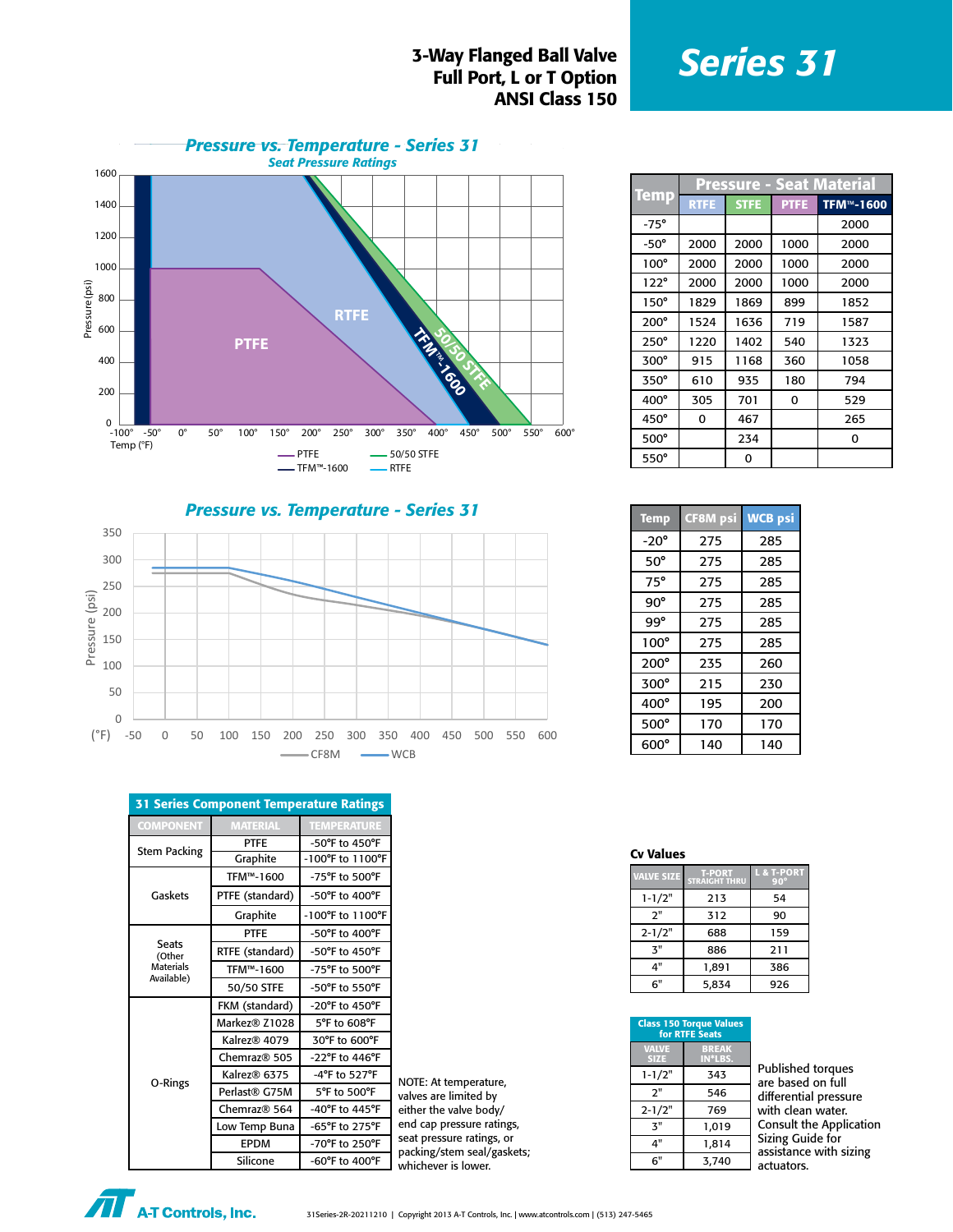# SERIES 31 3-Way 150# Flanged Direct Mount **SERIES 31 3-Way 150# Flanged Direct Mount**

Н

ØE

# TRIAS®

## *Pneumatic Double Acting*

*Automated Ball Valve Package*

Series 31 3-Way Flanged Ball Valve

Sizes 1-1/2"-6" 316SST or WCB ANSI Class 150 Full Port Design 1-pc Ball & Stem Blowout Proof Stem RTFE Seats Standard "L" or "T" Port Option Trunnion Ball Design ISO 5211 Actuator Mounting Pad

| <b>STANDARDS</b> |  |  |  |
|------------------|--|--|--|
|                  |  |  |  |
|                  |  |  |  |

Design ANSI/ASME B16.34<br>
Planged Ends ANSI/ASME B16.5 Flanged Ends ANSI/ASME B16.5 Face-to-Face (per factory's standard) Pressure Testing Testing API 598<br>Mounting 150 5211 Mounting<br>Safety Integrity IEC 61508:2010; SIL 3<br>SMSS SP-25<br>EN 10204-3.1 MTR Marking System for Valves MSS SP-25 Material Certification EN 10204-3.1 MTR Quality Assurance ISO 9001:2015



Flanged 3-Way

For operating temperatures in excess of 175° F with Buna-N seals in the actuator, an extended bracket is required. FKM seals in the actuator require an extended bracket for more than 300° F. Please consult factory for sizing information.

#### Class 150 Double Acting Assembly DIMENSIONS (IN)

| <b>VALVE SIZE</b>                                  | $\mathbf{A}$ | B     |       | D    | ы     |
|----------------------------------------------------|--------------|-------|-------|------|-------|
| $1 - 1/2"$                                         | 9.29         | 9.66  | 7.20  | 4.41 | 5.00  |
| 2"                                                 | 10.87        | 10.38 | 8.66  | 4.83 | 6.00  |
| $2 - 1/2"$                                         | 13.90        | 13.06 | 11.06 | 6.05 | 7.00  |
| $\mathbf{3}^{\mathrm{II}}$                         | 15.16        | 14.22 | 11.22 | 6.69 | 7.50  |
| 4"                                                 | 15.16        | 15.96 | 13.70 | 6.69 | 9.00  |
| 6"                                                 | 22.68        | 20.27 | 18.90 | 8.42 | 11.00 |
| DIMENSIONS SHOWN ARE FOR ACCEMBLIFS SIZED FOR 80 P |              |       |       |      |       |

BLIES SIZED FOR 80 PSI SUPPLY

| <b>SIZED FOR</b><br><b>80 psi AIR SUPPLY</b> |                     |  |             | <b>SIZED FOR</b><br><b>60 psi AIR SUPPLY</b> |
|----------------------------------------------|---------------------|--|-------------|----------------------------------------------|
| <b>SIZE</b>                                  | <b>MODEL</b>        |  | <b>SIZE</b> | <b>MODEL</b>                                 |
| $1 - 1/2"$                                   | 31-FX-150/2R3D-XX-* |  | $1 - 1/2"$  | 31-FX-150/2R4D-XX-*                          |
| 2"                                           | 31-FX-200/2R4D-XX-* |  | 2"          | 31-FX-200/2R5D-XX-*                          |
| $2 - 1/2"$                                   | 31-FX-250/2R6D-XX-* |  | $2 - 1/2"$  | 31-FX-250/2R6D-XX-*                          |
| 3"                                           | 31-FX-300/2R7D-XX-* |  | <b>3"</b>   | 31-FX-300/2R8D-XX-*                          |
| 4"                                           | 31-FX-400/2R7D-XX-* |  | 4"          | 31-FX-400/2R8D-XX-*                          |
| 6"                                           | 31-FX-600/2R9D-XX-* |  | 6"          | 31-FX-600/2R9D-XX-*                          |

\* Must specify L or T port Actuators are sized for clean liquid surface with a specific gravity of 1 and at 70° F.



С 2

מי מ  $\ddot{\circ}$ 

*Refer to Series 31 IOM for all repair kit, seat and gasket part numbers.*

See the last page of catalog for How To Order detail and options.

See Automated Part Number Matrix for complete part number and options.

#### **OPTIONS**

| <b>DESCRIPTION</b>          | <b>PART NO.</b><br><b>SUFFIX</b> | <b>DESCRIPTION</b>               | <b>PART NO.</b><br><b>SUFFIX</b> |
|-----------------------------|----------------------------------|----------------------------------|----------------------------------|
| Type 4 Solenoid             | (A)                              | Type 4 Limit Switch (2) spdt     | (A)                              |
| Type 7 Solenoid             | (B)                              | Type 7 Limit Switch (2) spdt     | (B)                              |
| Intrinsically Safe Solenoid | (C)                              | Instrinsically Safe Limit Switch | (C)                              |

Other options available - call for details

Actuators are sized based on clean/clear fluid.

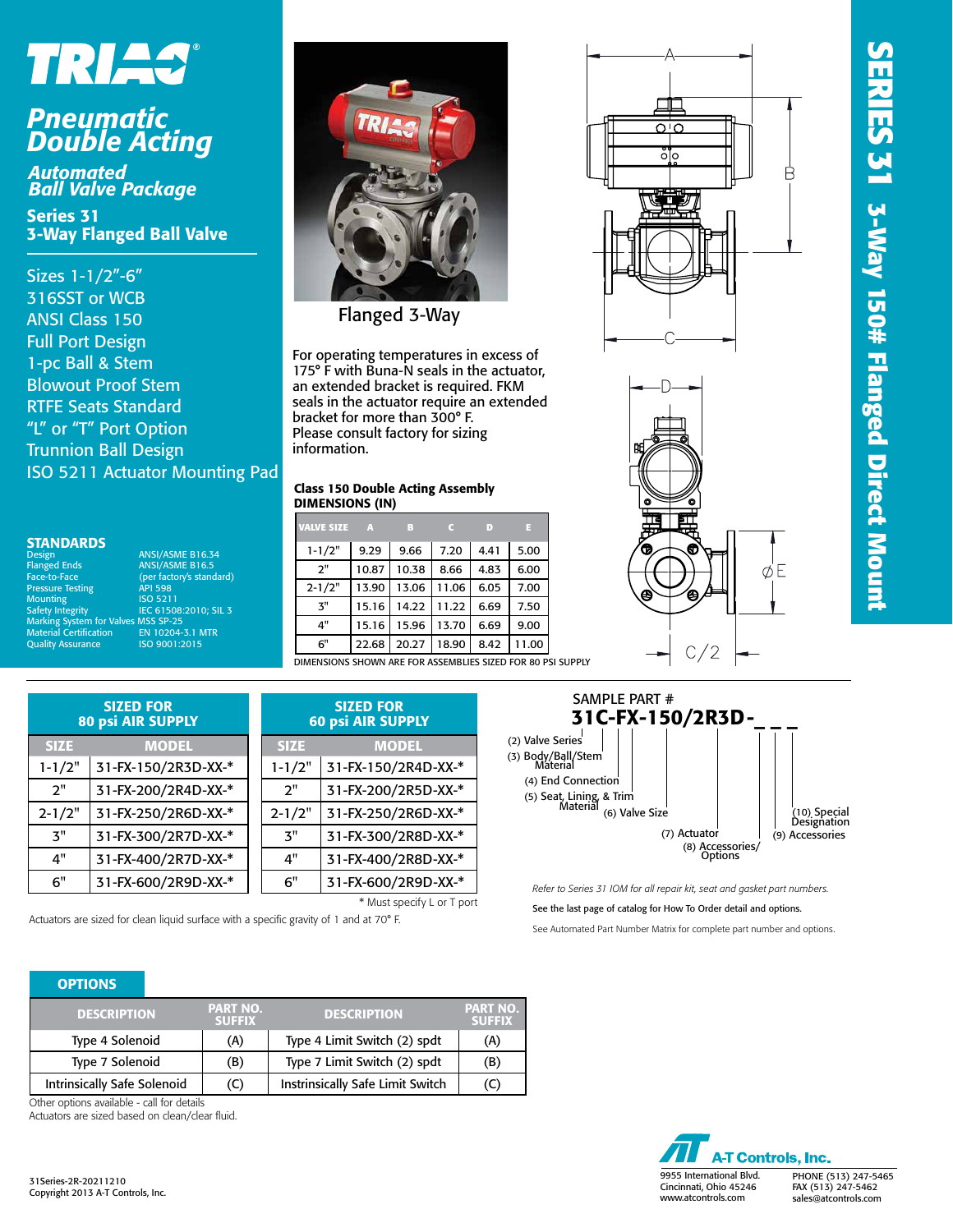

## *Pneumatic Spring Return*

*Automated Ball Valve Package*

Series 31 3-Way Flanged Ball Valve

Sizes 1-1/2"-6" 316SST or WCB ANSI Class 150 Full Port Design 1-pc Ball & Stem Blowout Proof Stem RTFE Seats Standard "L" or "T" Port Option Trunnion Ball Design ISO 5211 Actuator Mounting Pad

#### **STANDARDS**

| Design                                     | <b>ANSI/ASME B16.34</b>  |
|--------------------------------------------|--------------------------|
| <b>Flanged Ends</b>                        | <b>ANSI/ASME B16.5</b>   |
| Face-to-Face                               | (per factory's standard) |
| <b>Pressure Testing</b>                    | <b>API 598</b>           |
| <b>Mounting</b>                            | <b>ISO 5211</b>          |
| <b>Safety Integrity</b>                    | IEC 61508:2010: SIL 3    |
| <b>Marking System for Valves MSS SP-25</b> |                          |
| <b>Material Certification</b>              | EN 10204-3.1 MTR         |
| <b>Quality Assurance</b>                   | ISO 9001:2015            |
|                                            |                          |



Flanged 3-Way

For operating temperatures in excess of 175° F with Buna-N seals in the actuator, an extended bracket is required. FKM seals in the actuator require an extended bracket for more than 300° F. Please consult factory for sizing information.

#### Class 150 Spring Return Assembly DIMENSIONS (IN)

| <b>VALVE SIZE</b>                                               | $\overline{A}$ | B           |       | D    | в     |
|-----------------------------------------------------------------|----------------|-------------|-------|------|-------|
| $1 - 1/2"$                                                      |                | 11.46 10.45 | 7.20  | 5.19 | 5.00  |
| 2"                                                              | 13.90          | 12.14       | 8.66  | 6.05 | 6.00  |
| $2 - 1/2"$                                                      | 13.90          | 13.47       | 11.06 | 6.05 | 7.00  |
| $\mathbf{3}^{\mathsf{H}}$                                       | 20.95          | 15.60       | 11.22 | 7.64 | 7.50  |
| 4"                                                              | 22.68          | 18.18       | 13.70 | 8.42 | 9.00  |
| 6"                                                              | 24.37          | 21.22       | 18.90 | 9.29 | 11.00 |
| CUOUIN ARE FOR ACCEMBLIFE CITER FOR 80 F<br><b>DIMENICIANIC</b> |                |             |       |      |       |







| <b>SIZED FOR</b><br><b>80 psi AIR SUPPLY</b> |                     |  |  |
|----------------------------------------------|---------------------|--|--|
| <b>SIZE</b>                                  | <b>MODEL</b>        |  |  |
| $1 - 1/2"$                                   | 31-FX-150/2R5S-XX-* |  |  |
| 2"                                           | 31-FX-200/2R6S-XX-* |  |  |
| $2 - 1/2"$                                   | 31-FX-250/2R6S-XX-* |  |  |
| ጞ"                                           | 31-FX-300/2R8S-XX-* |  |  |
| 4"                                           | 31-FX-400/2R9S-XX-* |  |  |
| 6"                                           | 31-FX-600/2R0S-XX-* |  |  |

| <b>SIZED FOR</b><br><b>60 psi AIR SUPPLY</b> |                      |  |  |  |
|----------------------------------------------|----------------------|--|--|--|
| <b>SIZE</b>                                  | <b>MODEL</b>         |  |  |  |
| $1 - 1/2"$                                   | 31-FX-150/2R6S4-XX-* |  |  |  |
| 2"                                           | 31-FX-200/2R6S4-XX-* |  |  |  |
| $2 - 1/2"$                                   | 31-FX-250/2R7S4-XX-* |  |  |  |
| ጞ"                                           | 31-FX-300/2R9S4-XX-* |  |  |  |
| 4"                                           | 31-FX-400/2R9S4-XX-* |  |  |  |
| 6"                                           | 31-FX-600/2R0S4-XX-* |  |  |  |
|                                              |                      |  |  |  |

\* Must specify L or T port

NOTE: A number following the actuator model (Ex: 2R6S4), indicates the number of springs per side. For a standard (5 spring per side) actuator, the spring designation is omitted from the automated part number.

Actuators are sized for clean liquid surface with a specific gravity of 1 and at 70° F.

| <b>OPTIONS</b>                     |                                  |                                         |                                  |
|------------------------------------|----------------------------------|-----------------------------------------|----------------------------------|
| <b>DESCRIPTION</b>                 | <b>PART NO.</b><br><b>SUFFIX</b> | <b>DESCRIPTION</b>                      | <b>PART NO.</b><br><b>SUFFIX</b> |
| Type 4 Solenoid                    | (A)                              | Type 4 Limit Switch (2) spdt            | (A)                              |
| Type 7 Solenoid                    | (B)                              | Type 7 Limit Switch (2) spdt            | (B)                              |
| <b>Intrinsically Safe Solenoid</b> | (C)                              | <b>Instrinsically Safe Limit Switch</b> | (C)                              |

Other options available - call for details. Actuators are sized based on clean/clear fluid. Specify flow pattern when ordering. See automated part number matrix for complete part number and options.



*Refer to Series 31 IOM for all repair kit, seat and gasket part numbers.*

See the last page of catalog for How To Order detail and options.

See Automated Part Number Matrix for complete part number and options.

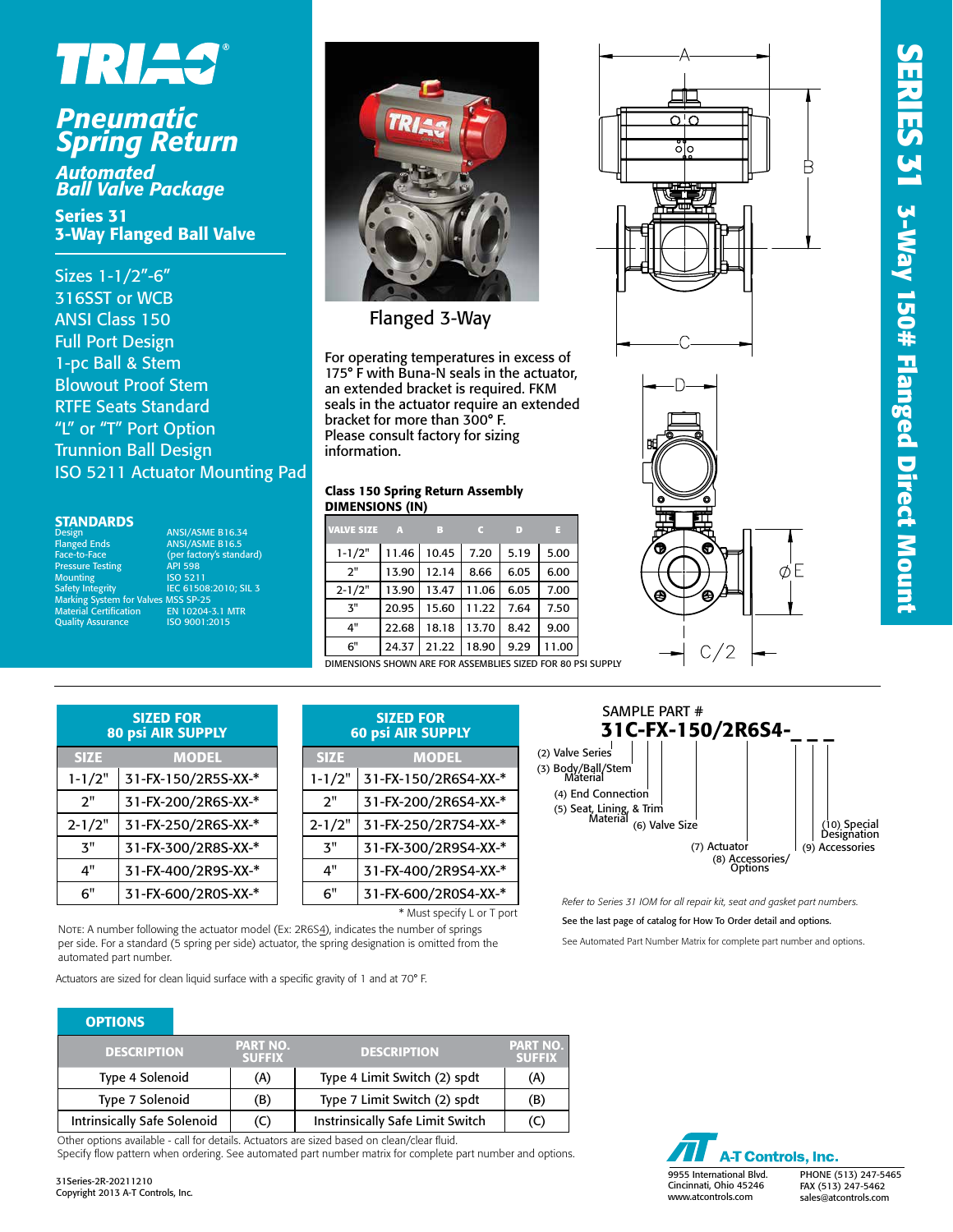

### *Electric Automated*

*Ball Valve Package* Series 31 3-Way Flanged Ball Valve

Sizes 1-1/2"- 6" 316SST or WCB Full Port Design ANSI Class 150 1-pc Ball & Stem Blowout Proof Stem RTFE Seats Standard "L" or "T" Port Option Trunnion Ball Design ISO 5211 Actuator Mounting Pad

#### **STANDARDS**

Flanged Ends ANSI/ASME B16.5 Face-to-Face (per factory's standard) **Pace-to-Face**<br>Pressure Testing Mounting<br>Safety Integrity 1999, 1999, 1999, 1999, 1999, 1999, 1999, 1999, 1999, 1999, 1999, 1999, 1999, 1999, 1999, 1999, 1999, 1999, 1<br>The Material Certification 1999, 1999, 1999, 1999, 1999, 1999, 1999, 1999, 1999, 1999, 1999, 1999, 1999, 1999, **Quality Assurance** 

STANDARDS<br>Design ANSI/ASME B16.34<br>Flanged Ends ANSI/ASME B16.5 Safety Integrity IEC 61508:2010; SIL 3 EN 10204-3.1 MTR<br>ISO 9001:2015



Flanged 3-Way

For operating temperatures in excess of 158° F with an electric actuator, an extended bracket is required. Please consult factory for sizing information.

#### Class 150 Electric Assembly DIMENSIONS (IN)

| A                                                | B     |       | $\Box$                                    | ы     |       |
|--------------------------------------------------|-------|-------|-------------------------------------------|-------|-------|
| 9.02                                             |       | 7.20  |                                           | 5.00  | 10.43 |
| 9.02                                             | 15.00 | 8.66  | 13.31                                     | 6.00  | 10.43 |
| 10.20                                            |       |       | 14.49                                     | 7.00  | 11.26 |
| 10.20                                            |       | 11.22 | 14.49                                     | 7.50  | 11.26 |
| 10.20                                            | 18.94 | 13.70 | 14.49                                     | 9.00  | 11.26 |
| 11.69                                            |       | 18.90 | 16.14                                     | 11.00 | 12.09 |
| VALVE<br><b>SIZE</b><br>$1 - 1/2"$<br>$2 - 1/2"$ |       |       | 14.68<br>16.79 11.06<br>17.20 l<br> 22.60 | 13.31 |       |





| <b>ON-OFF</b> |                     |  |  |  |
|---------------|---------------------|--|--|--|
| <b>SIZE</b>   | <b>MODEL</b>        |  |  |  |
| $1 - 1/2"$    | 31-FX-150/WEC1-XX-* |  |  |  |
| 2"            | 31-FX-200/WEC1-XX-* |  |  |  |
| $2 - 1/2"$    | 31-FX-250/WEE1-XX-* |  |  |  |
| ጞ"            | 31-FX-300/WEF1-XX-* |  |  |  |
| 4"            | 31-FX-400/WEF1-XX-* |  |  |  |
| ิ 6"          | 31-FX-600/WEH1-XX-* |  |  |  |

| <b>ON-OFF</b>      |  |             | <b>MODULATING</b>          |
|--------------------|--|-------------|----------------------------|
| <b>MODEL</b>       |  | <b>SIZE</b> | MODEL                      |
| 1-FX-150/WEC1-XX-* |  | $1 - 1/2"$  | 31-FX-150/WEC2-XX-*        |
| 1-FX-200/WEC1-XX-* |  | 2"          | 31-FX-200/WED2-XX-*        |
| 1-FX-250/WEE1-XX-* |  | $2 - 1/2"$  | 31-FX-250/WEF2-XX-*        |
| 1-FX-300/WEF1-XX-* |  | 3"          | 31-FX-300/WEG2-XX-*        |
| 1-FX-400/WEF1-XX-* |  | 4"          | 31-FX-400/WEG2-XX-*        |
| 1-FX-600/WEH1-XX-* |  | 6"          | 31-FX-600/WEH2-XX-*        |
|                    |  |             | * Must specify L or T port |

Actuators are sized for clean liquid surface with a specific gravity of 1 and at 70° F.

#### **OPTIONS**

**DESCRIPTION** 

24 VAC/24 VDC/220VAC

Feedback potentiometer

NOTE: Heater and thermostat standard (2) auxiliary switches standard

Other options available - call for details Actuators are sized based on clean/clear fluid.

31Series-2R-20211210 Copyright 2013 A-T Controls, Inc.



*Refer to Series 31 IOM for all repair kit, seat and gasket part numbers.*

See the last page of catalog for How To Order detail and options.

See Automated Part Number Matrix for complete part number and options.



PHONE (513) 247-5465 FAX (513) 247-5462 sales@atcontrols.com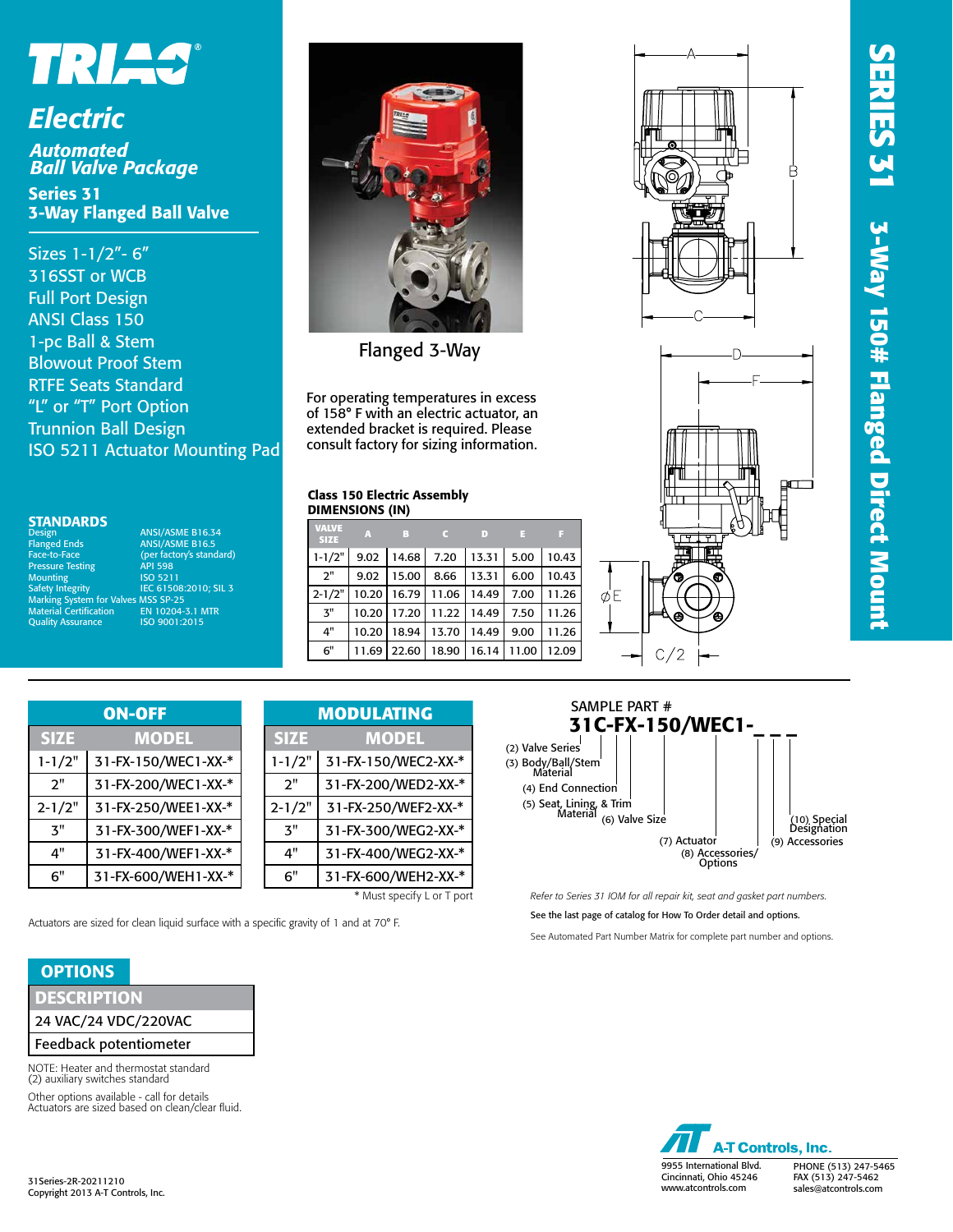# HOW TO ORDER: Manual Valves *Series 31*

|    | <b>Valve Series</b>                    |  |
|----|----------------------------------------|--|
| 31 | 3-Way Flanged, Direct Mount, Full Port |  |

|   | <b>Body/Ball/Stem Material</b>       |
|---|--------------------------------------|
|   | Blank Valve Series Standard (316SST) |
| C | Carbon Steel Body                    |

| 4  | <b>End Connection</b>        |  |
|----|------------------------------|--|
| F1 | 150# Flanged Ends            |  |
| F3 | 300# Flanged Ends            |  |
| XX | Configurable End Connections |  |
|    |                              |  |

|                                                                                 |             | <b>Valve Size</b> |  |
|---------------------------------------------------------------------------------|-------------|-------------------|--|
|                                                                                 |             | $0300 - 3''$      |  |
| $\begin{array}{ c c c } \hline 0150 & 1-1/2'' \\ \hline 0200 & 2'' \end{array}$ |             | 0400 4"           |  |
|                                                                                 | 0250 2-1/2" | 0600 6"           |  |

#### 6 Seat, Lining & Trim Material

- X Reinforced TFE Seats (RTFE)
- P Virgin TFE Seats (PTFE)
- S 50/50 STFE Seats T TFM™-1600 Seats
- A 50% SS Powder/50% TFM™-1600 (STFM)
- 
- E All TFM™-1600 Seats, Seals, & Packing STFE Seats w/ Non-Standard Graphite Packing & Gaskets

| 7 I | <b>Special Designation</b>    |
|-----|-------------------------------|
|     | X No Specials/Series Standard |

- G Gear Operator
- H Gear Operator with Lockout Plate
- 4 4" Lockable Stem Extension

#### 8 | Additional Specials

- X No Specials/Series Standard
- O Oxygen Cleaned
- Z Special End Configuration
- V Vented Ball
- E Bonnet Extension Lockable Handle
- F Fugitive Emissions Bonnet
- D Degreased & Bagged
- A Vented Ball, Degreased & Bagged
- B Vented Ball, Oxygen Cleaned
	-

#### OPTIONS:

- 9 | Special Designation
- L L-Port, 3-Way arrangement
- T T-Port, 3-Way arrangement

| 10 | <b>O-Ring</b>               |
|----|-----------------------------|
|    | Blank Standard              |
| x  | Multiple Option Designation |
| 2  | Markez® Z1028               |
| 4  | Karlez 4079                 |
| 5  | Chemraz@505                 |
| 6  | Karlez 6375                 |
| 7  | Perlast® G75M               |
| 9  | Chemraz@564                 |
| В  | Low Temp Buna               |

- E EPDM
- S Silicone

#### 11 | Additional Specials

*Blank Standard*

- X Multiple Option Designation<br>B B7M Bolting
- **B7M** Bolting

#### M Marine Epoxy Coating

17-4 PH® is a registered trademark of AK Steel Corporation.<br>Chemraz© is a registered trademark of Greene, Tweed & Co.<br>Markez© is a registered trademark of Marco Rubber & Plastic Products Inc.<br>Perlast© is a registered trade



*Refer to Series 31 IOM for all repair kit, seat and gasket part numbers.*